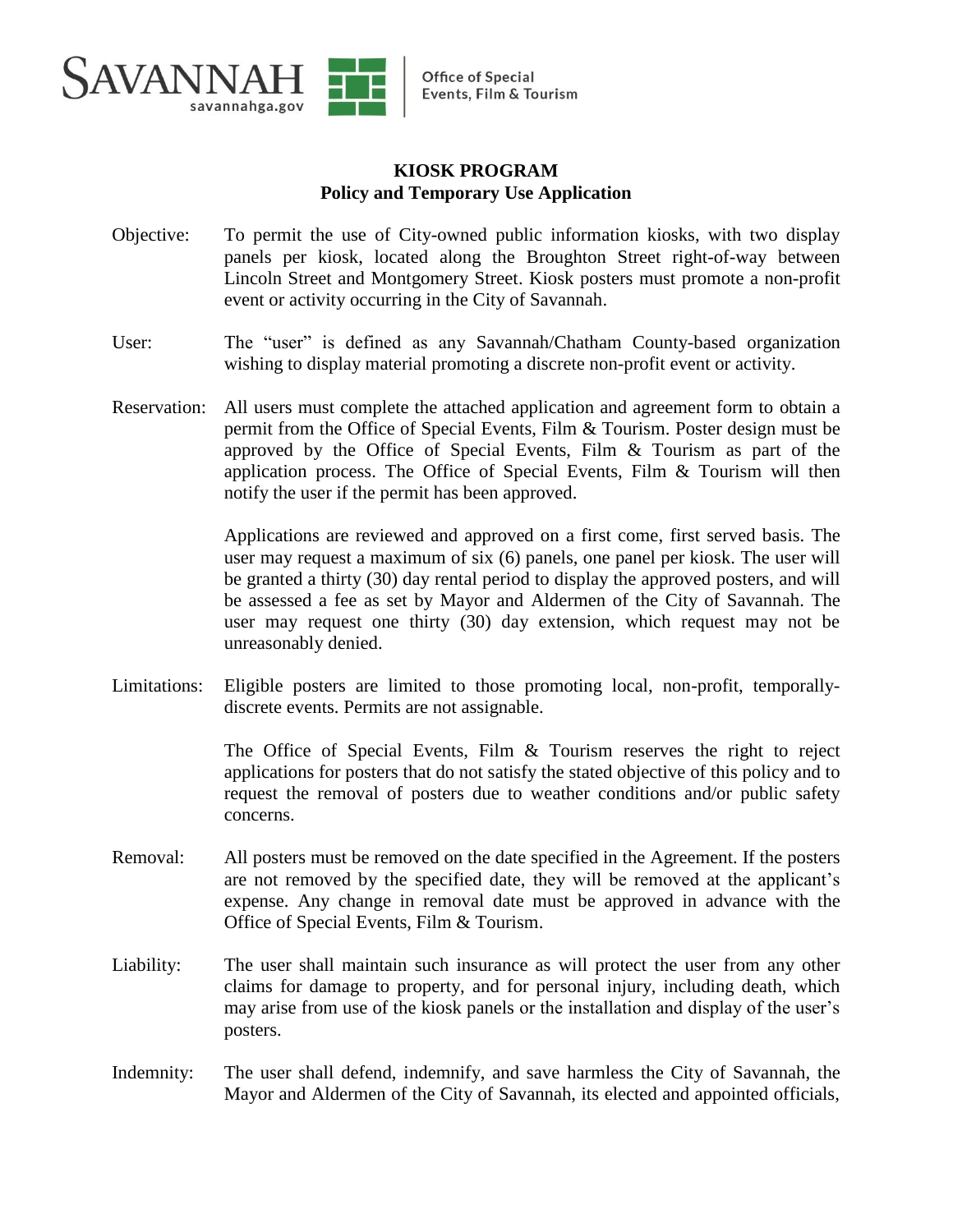

officers, and employees from and against all losses and all claims, demands, payments, suits, actions, recoveries, and judgments of any nature and description.

- Future Use: Issuance of a permit for a prior year does not entitle an applicant to a permit for any year thereafter. The Office of Special Events, Film & Tourism reserves the right to accept or deny any application where the applicant violated the terms and conditions of this policy in the prior year.
- Fee: An application fee of \$50.00 shall be assessed for each kiosk panel. Application fees shall be paid by check or money order and made payable to the City of Savannah.
- Location: Kiosks are available on the south end of Broughton Street as follows:

| <b>Location on Broughton Street</b> |  |
|-------------------------------------|--|
| Between Lincoln and Abercorn        |  |
| Between Drayton and Bull            |  |
| Between Bull and Whitaker           |  |
| Between Whitaker and Barnard        |  |
| Between Barnard and Jefferson       |  |
| Between Jefferson and Montgomery    |  |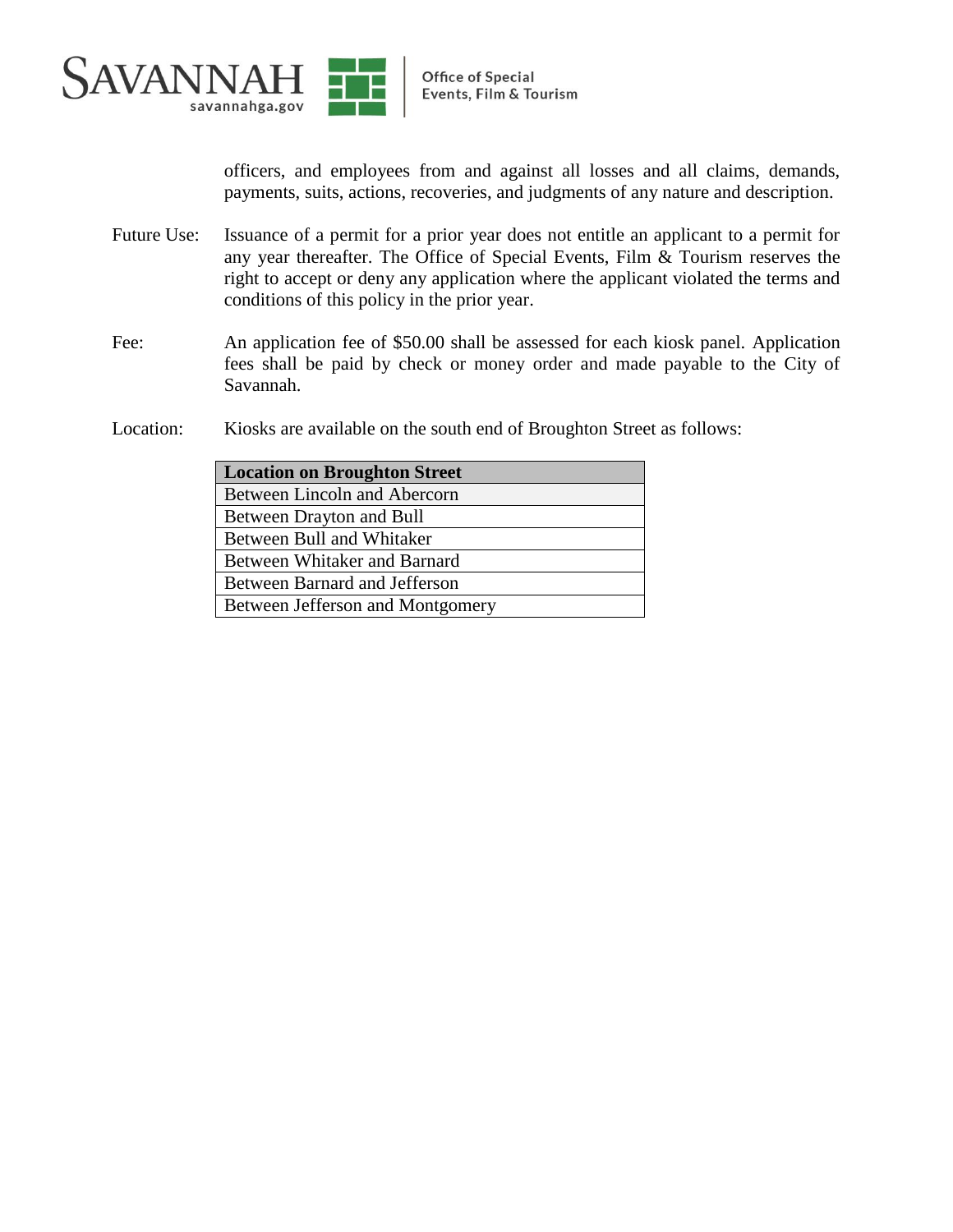

## **KIOSK PROGRAM Temporary Use Application Form**

| <b>Organization Name</b>      |  |
|-------------------------------|--|
| <b>Contact Person</b>         |  |
| <b>Address</b>                |  |
| <b>Phone Number</b>           |  |
| <b>Alternate Phone Number</b> |  |
| <b>Preferred Email</b>        |  |
| <b>Featured Event</b>         |  |
| <b>Installation Date</b>      |  |
| <b>Removal Date</b>           |  |
| <b>Requested Locations</b>    |  |

\*Attach a copy of the proposed poster design for approval.